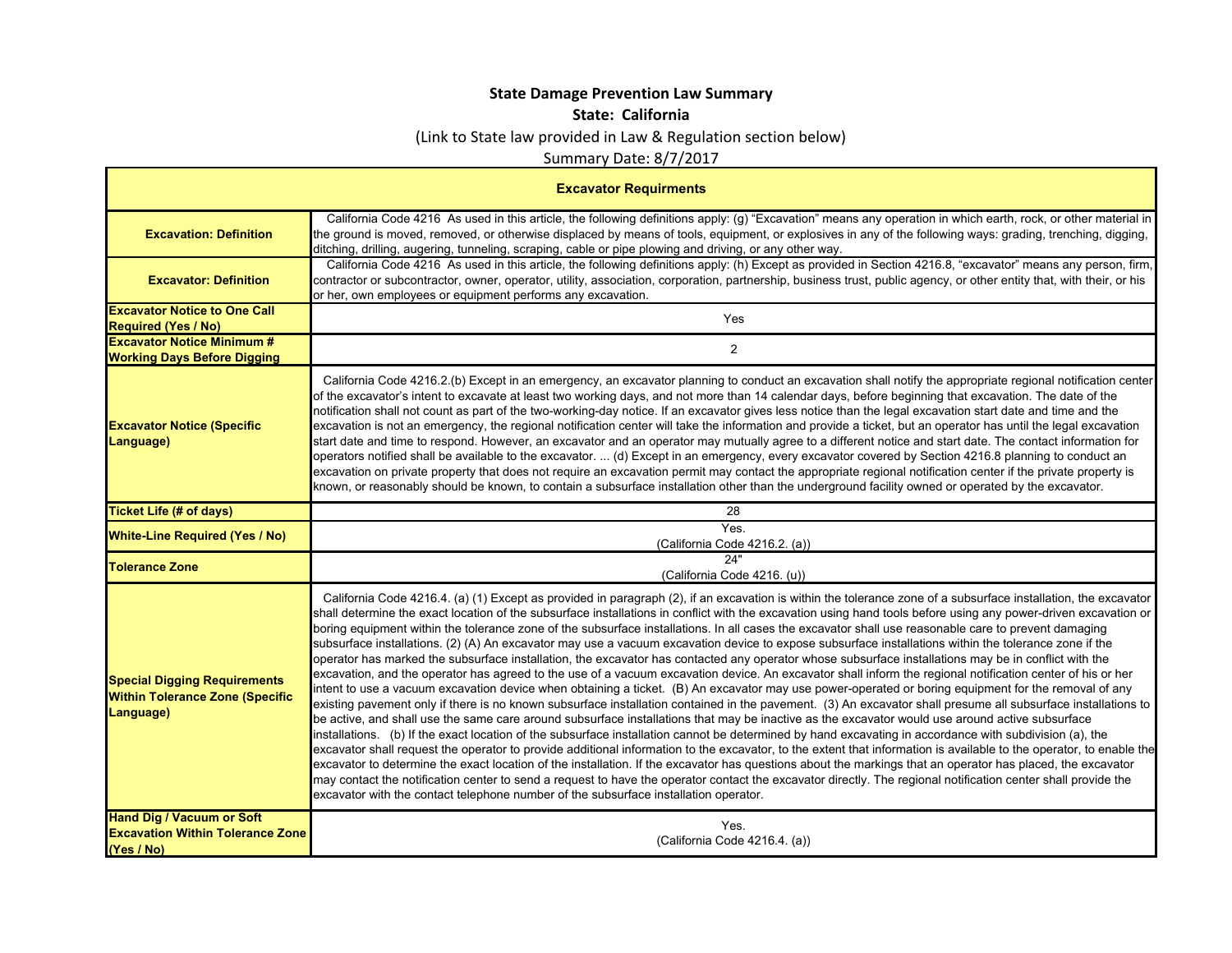| <b>Preserve / Maintain Marks</b><br><b>Required (Yes / No)</b>                                                | No                                                                                                                                                                                                                                                                                                                                                                                                                                                                                                                                                                                                                                                                                                                                                                                                                                                                                                                                                                                                                                                                                                                                                                                                                                                                                                                                                                                                                                                                                                                                                                                                                                                                                                                                                                                  |
|---------------------------------------------------------------------------------------------------------------|-------------------------------------------------------------------------------------------------------------------------------------------------------------------------------------------------------------------------------------------------------------------------------------------------------------------------------------------------------------------------------------------------------------------------------------------------------------------------------------------------------------------------------------------------------------------------------------------------------------------------------------------------------------------------------------------------------------------------------------------------------------------------------------------------------------------------------------------------------------------------------------------------------------------------------------------------------------------------------------------------------------------------------------------------------------------------------------------------------------------------------------------------------------------------------------------------------------------------------------------------------------------------------------------------------------------------------------------------------------------------------------------------------------------------------------------------------------------------------------------------------------------------------------------------------------------------------------------------------------------------------------------------------------------------------------------------------------------------------------------------------------------------------------|
| <b>Call Again If No Response from</b><br><b>Operator Or Signs Of Unmarked</b><br><b>Facilities (Yes / No)</b> | Yes.<br>(California Code 4216.3. (d))                                                                                                                                                                                                                                                                                                                                                                                                                                                                                                                                                                                                                                                                                                                                                                                                                                                                                                                                                                                                                                                                                                                                                                                                                                                                                                                                                                                                                                                                                                                                                                                                                                                                                                                                               |
| <b>Notify One-Call if Marks Moved or</b><br>No Longer Visible (Yes / No)                                      | Yes.<br>(California Code 4216.3. (b))                                                                                                                                                                                                                                                                                                                                                                                                                                                                                                                                                                                                                                                                                                                                                                                                                                                                                                                                                                                                                                                                                                                                                                                                                                                                                                                                                                                                                                                                                                                                                                                                                                                                                                                                               |
| <b>Special Language Regarding</b><br><b>Trenchless Technology (Yes / No)</b>                                  | Yes.<br>(California Code 4216.4)                                                                                                                                                                                                                                                                                                                                                                                                                                                                                                                                                                                                                                                                                                                                                                                                                                                                                                                                                                                                                                                                                                                                                                                                                                                                                                                                                                                                                                                                                                                                                                                                                                                                                                                                                    |
| <b>Separate Locate Request</b><br><b>Required for Each Excavator (Yes)</b><br>/ No)                           | Yes.<br>(California Code 4216.2. (b))                                                                                                                                                                                                                                                                                                                                                                                                                                                                                                                                                                                                                                                                                                                                                                                                                                                                                                                                                                                                                                                                                                                                                                                                                                                                                                                                                                                                                                                                                                                                                                                                                                                                                                                                               |
| <b>Notify Operator of Damage (Yes /</b><br>No)                                                                | Yes.<br>(California Code 4216.4. (c) (1))                                                                                                                                                                                                                                                                                                                                                                                                                                                                                                                                                                                                                                                                                                                                                                                                                                                                                                                                                                                                                                                                                                                                                                                                                                                                                                                                                                                                                                                                                                                                                                                                                                                                                                                                           |
| <b>Notify One Call Center of Damage</b><br>(Yes / No)                                                         | No                                                                                                                                                                                                                                                                                                                                                                                                                                                                                                                                                                                                                                                                                                                                                                                                                                                                                                                                                                                                                                                                                                                                                                                                                                                                                                                                                                                                                                                                                                                                                                                                                                                                                                                                                                                  |
| <b>Call 911 if Hazardous Materials</b><br><b>Released (Yes / No)</b>                                          | Yes.<br>(California Code 4216.4. (c) (2))                                                                                                                                                                                                                                                                                                                                                                                                                                                                                                                                                                                                                                                                                                                                                                                                                                                                                                                                                                                                                                                                                                                                                                                                                                                                                                                                                                                                                                                                                                                                                                                                                                                                                                                                           |
| <b>Notice Exemptions (Yes / No)</b>                                                                           | Yes                                                                                                                                                                                                                                                                                                                                                                                                                                                                                                                                                                                                                                                                                                                                                                                                                                                                                                                                                                                                                                                                                                                                                                                                                                                                                                                                                                                                                                                                                                                                                                                                                                                                                                                                                                                 |
| <b>Notice Exemptions (Specific</b><br>Language))                                                              | California Code 4216.8. This article does not apply to any of the following persons: (a) An owner of real property who contracts for an excavation project<br>on the property, not requiring a permit issued by a state or local agency, with a contractor or subcontractor licensed pursuant to Article 5 (commencing with<br>Section 7065) of Chapter 9 of Division 3 of the Business and Professions Code. (b) An owner of residential real property, not engaged as a contractor or<br>subcontractor licensed pursuant to Article 5 (commencing with Section 7065) of Chapter 9 of Division 3 of the Business and Professions Code, who as part<br>of improving his or her principal residence or appurtenances thereto is performing or having performed excavation work not requiring a permit issued by a<br>state or local agency. (c) Any person or private entity that leases or rents power operated or power-driven excavating or boring equipment, regardless of<br>whether an equipment operator is provided for that piece of equipment or not, to a contractor or subcontractor licensed pursuant to Article 5 (commencing<br>with Section 7065) of Chapter 9 of Division 3 of the Business and Professions Code, if the signed rental agreement between the person or private entity and<br>the contractor or subcontractor contains the following provision: "It is the sole respons bility of the lessee or renter to follow the requirements of the regional<br>notification center law pursuant to Article 2 (commencing with Section 4216) of Chapter 3.1 of Division 5 of Title 1 of the Government Code. By signing this<br>contract, the lessee or renter accepts all liabilities and responsibilities contained in the regional notification center law." |
| <b>Operator Response</b>                                                                                      |                                                                                                                                                                                                                                                                                                                                                                                                                                                                                                                                                                                                                                                                                                                                                                                                                                                                                                                                                                                                                                                                                                                                                                                                                                                                                                                                                                                                                                                                                                                                                                                                                                                                                                                                                                                     |
| Minimum # Days for Operator to<br><b>Respond After Receiving Notice</b><br>(Generally)                        | $\overline{2}$                                                                                                                                                                                                                                                                                                                                                                                                                                                                                                                                                                                                                                                                                                                                                                                                                                                                                                                                                                                                                                                                                                                                                                                                                                                                                                                                                                                                                                                                                                                                                                                                                                                                                                                                                                      |
| <b>Operator Requirements to</b><br><b>Respond to Locate Notification</b><br>(Specific Language)               | [Effective 1/1/2017]: California Code 4216.3. (a) (1) (A) Unless the excavator and operator mutually agree to a later start date and time, or otherwise<br>agree to the sequence and timeframe in which the operator will locate and field mark, an operator shall do one of the following before the legal excavation<br>start date and time: (i) Locate and field mark within the area delineated for excavation and, where multiple subsurface installations of the same type are<br>known to exist together, mark the number of subsurface installations. (ii) To the extent and degree of accuracy that the information is available, provide<br>information to an excavator where the operator's active or inactive subsurface installations are located. (iii) Advise the excavator it operates no subsurface<br>installations in the area delineated for excavation. (B) An operator shall mark newly installed subsurface installations in areas with continuing excavation<br>activity. (C) An operator shall indicate with an "A" inside a circle the presence of any abandoned subsurface installations, if known, within the delineated<br>area. The markings are to make an excavator aware that there are abandoned subsurface installations within that delineated work area.                                                                                                                                                                                                                                                                                                                                                                                                                                                                                       |
| <b>Minimum Standards for Locator</b><br><b>Qualifications (Yes / No)</b>                                      | Yes                                                                                                                                                                                                                                                                                                                                                                                                                                                                                                                                                                                                                                                                                                                                                                                                                                                                                                                                                                                                                                                                                                                                                                                                                                                                                                                                                                                                                                                                                                                                                                                                                                                                                                                                                                                 |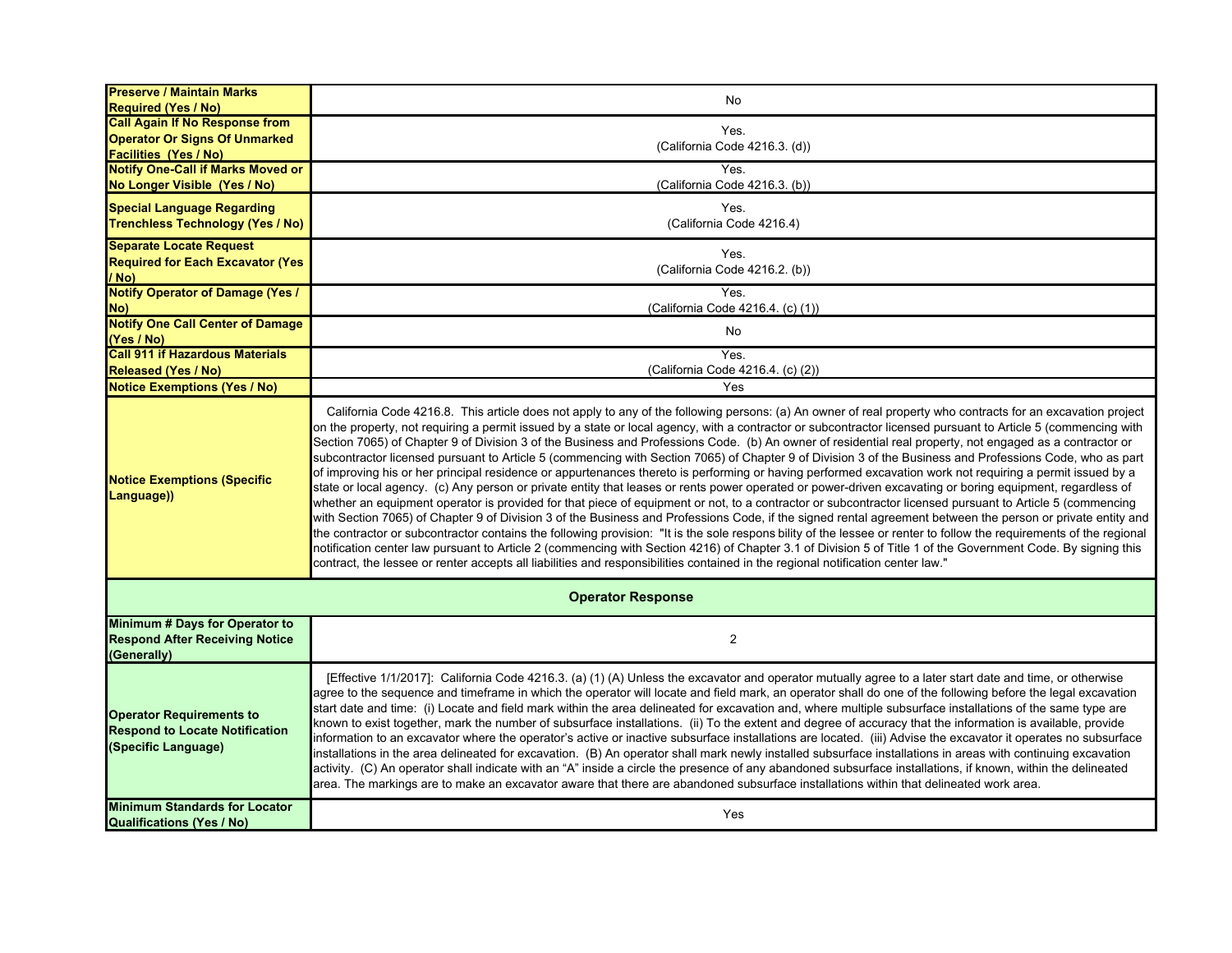| <b>Minimum Standards for Locator</b><br><b>Qualifications</b><br>(Specific Language)                       | California Code 4216. (p) "Qualified person" means a person who completes a training program in accordance with the requirements of Section 1509 of<br>Title 8 of the California Code of Regulations Injury and Illness Prevention Program, that meets the minimum locators training quidelines and practices<br>published in the most recent version of the Best Practices guide of the Common Ground Alliance.<br>California Code 4216.3.(a) (2) Only a qualified person shall perform subsurface installation locating activities. (3) A qualified person performing subsurface<br>installation locating activities on behalf of an operator shall use a minimum of a single-frequency utility locating device and shall have access to alternative<br>sources for verification, if necessary.                                                                                                                                                                                                                                                                                                                                                                                                                                                                                                                                                                                                                                                      |
|------------------------------------------------------------------------------------------------------------|--------------------------------------------------------------------------------------------------------------------------------------------------------------------------------------------------------------------------------------------------------------------------------------------------------------------------------------------------------------------------------------------------------------------------------------------------------------------------------------------------------------------------------------------------------------------------------------------------------------------------------------------------------------------------------------------------------------------------------------------------------------------------------------------------------------------------------------------------------------------------------------------------------------------------------------------------------------------------------------------------------------------------------------------------------------------------------------------------------------------------------------------------------------------------------------------------------------------------------------------------------------------------------------------------------------------------------------------------------------------------------------------------------------------------------------------------------|
| <b>Law Specifies Marking Standards</b><br><b>Other Than Color</b><br>(Yes / No)                            | Yes                                                                                                                                                                                                                                                                                                                                                                                                                                                                                                                                                                                                                                                                                                                                                                                                                                                                                                                                                                                                                                                                                                                                                                                                                                                                                                                                                                                                                                                    |
| <b>Law Specifies Marking Standards</b><br><b>Other Than Color (Specific</b><br>Language)                   | California Code 4216. (n) (1) "Locate and field mark" means to indicate the existence of any owned or maintained subsurface installations by using the<br>guidelines in Appendix B of the "Guidelines for Operator Facility Field Delineation" published in the most recent version of the Best Practices guide of the<br>Common Ground Alliance and in conformance with the uniform color code of the American Public Works Association. If there is a conflict between the<br>marking practices in the guidelines and this article, this article shall control. (2) "Locate and field mark" does not require an indication of the depth.<br>CGA Best Practice 4-3: Color Code states: Practice Statement: A uniform color code and set of marking symbols is adopted nationwide. Practice<br>Description: A national standard is adopted defining color specifications relevant to facility type and marking symbols for identifying facilities. (See Appendix<br>B, "Uniform Color Code and Marking Guidelines.") 9/ The December 1997 NTSB safety report cites the use of the APWA/ Utility Location and Coordination<br>Council (ULCC) color code as the model example.                                                                                                                                                                                                                                                                           |
| Law Includes Specific Language<br>For Operators To Locate Sewer<br>Laterals (Yes / No)                     | No                                                                                                                                                                                                                                                                                                                                                                                                                                                                                                                                                                                                                                                                                                                                                                                                                                                                                                                                                                                                                                                                                                                                                                                                                                                                                                                                                                                                                                                     |
| Law Includes Specific Language<br><b>For Operators To Locate</b><br><b>Abandoned Facilities (Yes / No)</b> | Yes                                                                                                                                                                                                                                                                                                                                                                                                                                                                                                                                                                                                                                                                                                                                                                                                                                                                                                                                                                                                                                                                                                                                                                                                                                                                                                                                                                                                                                                    |
| <b>Operator Must Locate Abandoned</b><br><b>Facilities</b><br>(Specific Language)                          | California Code 4216.3. (a) (1) (A) (iii) (C) An operator shall indicate with an "A" inside a circle the presence of any abandoned subsurface installations, if<br>known, within the delineated area. The markings are to make an excavator aware that there are abandoned subsurface installations within that delineated<br>work area(4) An operator shall amend, update, maintain, and preserve all plans and records for its subsurface installations as that information becomes<br>known. If there is a change in ownership of a subsurface installation, the records shall be turned over to the new operator. Commencing January 1, 2017,<br>records on abandoned subsurface installations, to the extent that those records exist, shall be retained (4) An operator shall amend, update, maintain, and<br>preserve all plans and records for its subsurface installations as that information becomes known. If there is a change in ownership of a subsurface<br>installation, the records shall be turned over to the new operator. Commencing January 1, 2017, records on abandoned subsurface installations, to the<br>extent that those records exist, shall be retained.                                                                                                                                                                                                                                                               |
| <b>Positive Response Required -</b><br><b>Operator Contact Excavator</b><br>(Yes / No)                     | Yes                                                                                                                                                                                                                                                                                                                                                                                                                                                                                                                                                                                                                                                                                                                                                                                                                                                                                                                                                                                                                                                                                                                                                                                                                                                                                                                                                                                                                                                    |
| <b>Positive Response Required -</b><br><b>Operator Contact Excavator</b><br>(Specific Language)            | Positive response to the excavator is generally not addressed. HOWEVER, in the case of high priority subsurface installations California Code 4216.2 (c)<br>dictates that "When the excavation is proposed within 10 feet of a high priority subsurface installation, the operator of the high priority subsurface installation<br>shall notify the excavator of the existence of the high priority subsurface installation to set up an onsite meeting prior to the legal excavation start date and<br>time or at a mutually agreed upon time to determine actions or activities required to verify the location and prevent damage to the high priority subsurface<br>installation. As part of the meeting, the excavator shall discuss with the operator the method and tools that will be used during the excavation and the<br>information the operator will provide to assist in verifying the location of the subsurface installation. The excavator shall not begin excavating until after the<br>completion of the onsite meeting."<br>Also, California Code 4216.2 (e) states: "If an operator or local agency knows that it has a subsurface installation embedded or partially embedded in the<br>pavement that is not visible from the surface, the operator or local agency shall contact the excavator before pavement removal to communicate and<br>determine a plan of action to protect that subsurface installation and excavator." |
| <b>Positive Response Required -</b><br><b>Operator Contact One Call Center</b><br>(Yes / No)               | No                                                                                                                                                                                                                                                                                                                                                                                                                                                                                                                                                                                                                                                                                                                                                                                                                                                                                                                                                                                                                                                                                                                                                                                                                                                                                                                                                                                                                                                     |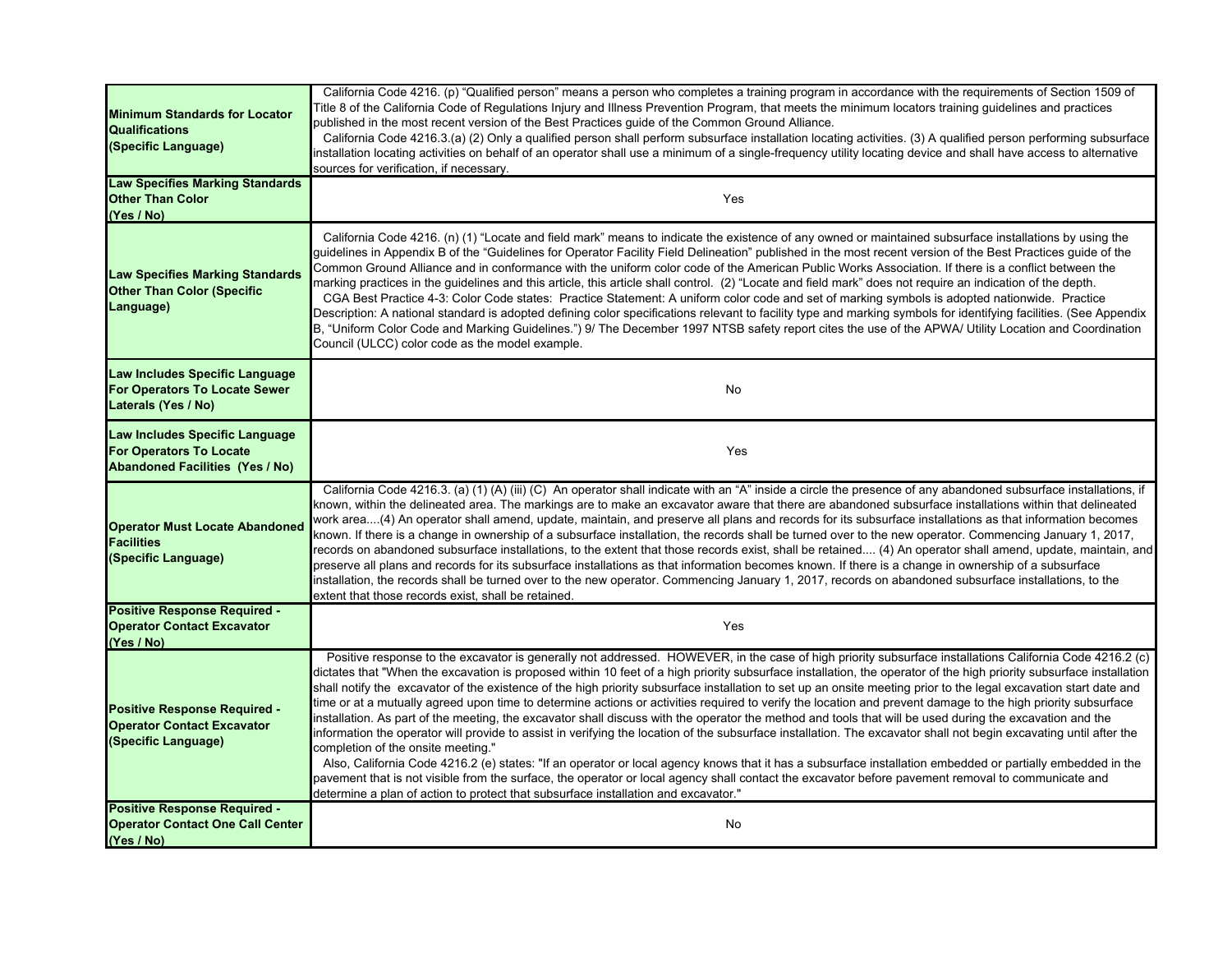| <b>Positive Response Required -</b><br><b>Operator Contact One Call Center</b><br>(Specific Language)                                      | Not addressed                                                                                                                                                                                                                                                                                                                                                                                                                                                                                                                                                                                                                                                                                                                                                                                                                                                                                              |
|--------------------------------------------------------------------------------------------------------------------------------------------|------------------------------------------------------------------------------------------------------------------------------------------------------------------------------------------------------------------------------------------------------------------------------------------------------------------------------------------------------------------------------------------------------------------------------------------------------------------------------------------------------------------------------------------------------------------------------------------------------------------------------------------------------------------------------------------------------------------------------------------------------------------------------------------------------------------------------------------------------------------------------------------------------------|
| <b>Positive Response - One-Call</b><br><b>Automated (Yes / No)</b>                                                                         | <b>No</b><br>NOTE: California Code 4216.3. (c) Commencing January 1, 2018, every operator may supply an electronic positive response through the regional<br>notification center before the legal excavation start date and time. The regional notification center shall make those responses available to the excavator.                                                                                                                                                                                                                                                                                                                                                                                                                                                                                                                                                                                  |
| <b>Operator Must Provide One-Call</b><br><b>Center with Information On</b><br><b>Locations of Buried Facilities (Yes)</b><br>/ No)         | No                                                                                                                                                                                                                                                                                                                                                                                                                                                                                                                                                                                                                                                                                                                                                                                                                                                                                                         |
| <b>Operator Must Provide One-Call</b><br><b>Center with Information On</b><br><b>Locations of Buried Facilities</b><br>(Specific Language) | Not addressed.                                                                                                                                                                                                                                                                                                                                                                                                                                                                                                                                                                                                                                                                                                                                                                                                                                                                                             |
| <b>Operator Must Update Information</b><br>On Locations of Buried Facilities<br>(Yes / No)                                                 | No                                                                                                                                                                                                                                                                                                                                                                                                                                                                                                                                                                                                                                                                                                                                                                                                                                                                                                         |
| <b>Operator Must Update Information</b><br><b>On Locations of Buried Facilities</b><br>(Specific Language)                                 | Not addressed.                                                                                                                                                                                                                                                                                                                                                                                                                                                                                                                                                                                                                                                                                                                                                                                                                                                                                             |
| <b>New Facilities Must Be Locatable</b><br><b>Electronically</b><br>(Yes / No)                                                             | No                                                                                                                                                                                                                                                                                                                                                                                                                                                                                                                                                                                                                                                                                                                                                                                                                                                                                                         |
| <b>New Facilities Must Be Locatable</b><br><b>Electronically (Specific Language)</b>                                                       | Not addressed.                                                                                                                                                                                                                                                                                                                                                                                                                                                                                                                                                                                                                                                                                                                                                                                                                                                                                             |
| Design Request (Yes / No)                                                                                                                  | No                                                                                                                                                                                                                                                                                                                                                                                                                                                                                                                                                                                                                                                                                                                                                                                                                                                                                                         |
|                                                                                                                                            | One Call, Enforcement, and Reporting                                                                                                                                                                                                                                                                                                                                                                                                                                                                                                                                                                                                                                                                                                                                                                                                                                                                       |
| <b>Mandatory One Call Membership</b><br>(Yes / No)                                                                                         | Yes.<br>(California Code 4216.1.)                                                                                                                                                                                                                                                                                                                                                                                                                                                                                                                                                                                                                                                                                                                                                                                                                                                                          |
| <b>One Call Membership Exemptions</b><br>(Yes / No)                                                                                        | Yes                                                                                                                                                                                                                                                                                                                                                                                                                                                                                                                                                                                                                                                                                                                                                                                                                                                                                                        |
| <b>One Call Membership Exemptions</b><br>(Specific Language)                                                                               | California Code 4216 (h) "Operator" means any person, corporation, partnership, business trust, public agency, or other entity that owns, operates, or<br>maintains a subsurface installation. For purposes of Section 4216.1, an "operator" does not include an owner of real property where subsurface facilities are<br>exclusively located if they are used exclusively to furnish services on that property and the subsurface facilities are under the operation and control of that<br>lowner.<br>4216.1. Every operator of a subsurface installation, except the Department of Transportation, shall become a member of, participate in, and share in the<br>costs of, a regional notification center.<br>4216.5. The requirements of this article apply to state agencies and to local agencies which own or operate subsurface installations, except as otherwise<br>provided in Section 4216.1. |
| <b>One-Call Law Addresses Board</b><br>Make-Up (Yes / No)                                                                                  | Yes                                                                                                                                                                                                                                                                                                                                                                                                                                                                                                                                                                                                                                                                                                                                                                                                                                                                                                        |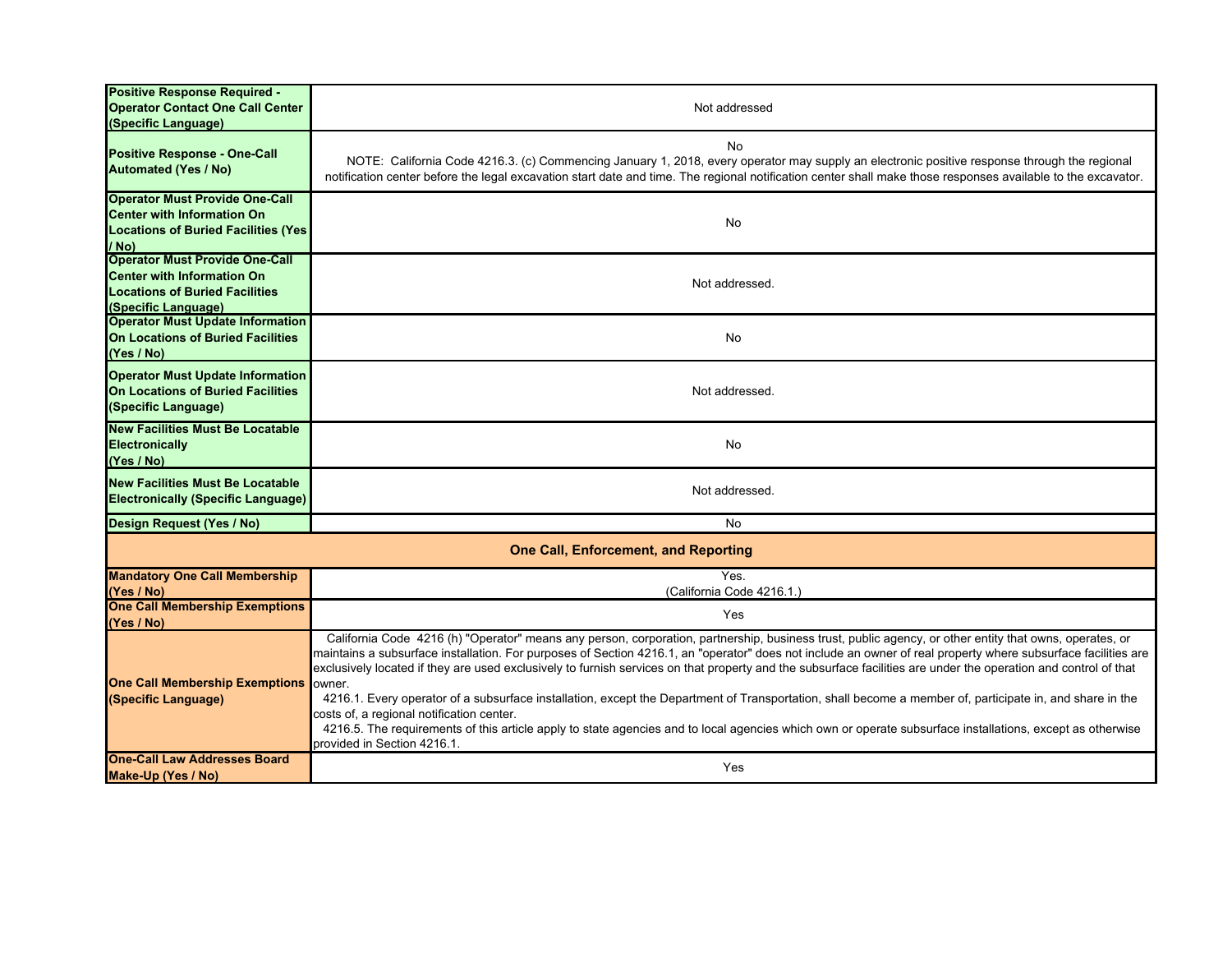| <b>One-Call Law Addresses Board</b><br><b>Make-Up (Specific Language)</b>                        | California Code 4216.13. (a) The board shall be composed of nine members, of which seven shall be appointed by the Governor, one shall be appointed<br>by the Speaker of the Assembly, and one shall be appointed by the Senate Committee on Rules. (b) The seven members appointed by the Governor shall<br>be appointed, as follows: (1) Three members shall have knowledge and expertise in the operation of subsurface installations. Of those three members, one<br>shall have knowledge and expertise in the operation of the subsurface installations of a municipal utility. At least one of the three members shall have<br>knowledge and experience in the operation of high priority subsurface installations. (2) Three members shall have knowledge and experience in contract<br>excavation for employers who are not operators of subsurface installations. Of the three members, one member shall be a general engineering contractor,<br>one member shall be a general building contractor, and one member shall be a specialty contractor. For the purposes of this section, the terms "general<br>lengineering contractor," "general building contractor," and "specialty contractor" shall have the meanings given in Article 4 (commencing with Section 7055)<br>of Chapter 9 of Division 3 of the Business and Professions Code. (3) One member shall have knowledge and expertise in performing or managing<br>agricultural operations in the vicinity of subsurface installations. (c) The member appointed by the Speaker of the Assembly shall have knowledge and<br>expertise in representing in safety matters the workers employed by contract excavators. (d) The member appointed by the Senate Committee on Rules<br>shall have knowledge and expertise in subsurface installation location and marking and shall not be under the direct employment of an operator. (e) The<br>board may invite two directors of operations of regional notification centers to be nonvoting ex officio members of the board. |
|--------------------------------------------------------------------------------------------------|------------------------------------------------------------------------------------------------------------------------------------------------------------------------------------------------------------------------------------------------------------------------------------------------------------------------------------------------------------------------------------------------------------------------------------------------------------------------------------------------------------------------------------------------------------------------------------------------------------------------------------------------------------------------------------------------------------------------------------------------------------------------------------------------------------------------------------------------------------------------------------------------------------------------------------------------------------------------------------------------------------------------------------------------------------------------------------------------------------------------------------------------------------------------------------------------------------------------------------------------------------------------------------------------------------------------------------------------------------------------------------------------------------------------------------------------------------------------------------------------------------------------------------------------------------------------------------------------------------------------------------------------------------------------------------------------------------------------------------------------------------------------------------------------------------------------------------------------------------------------------------------------------------------------------------------------------------------------------------------------------------------------------------------------|
| <b>Separate Body Designated to</b><br><b>Advise Enforcement Authority</b><br>(Yes / No)          | Yes                                                                                                                                                                                                                                                                                                                                                                                                                                                                                                                                                                                                                                                                                                                                                                                                                                                                                                                                                                                                                                                                                                                                                                                                                                                                                                                                                                                                                                                                                                                                                                                                                                                                                                                                                                                                                                                                                                                                                                                                                                            |
| <b>Separate Body Designated to</b><br><b>Advise Enforcement Authority</b><br>(Specific Language) | Effective July 1, 2018, California Code 4216.19. (a) The [Regional Notification Center System] board shall investigate possible violations of this article.<br>(d) If the board, upon the completion of an investigation, finds a probable violation of the article, the board shall transmit the investigation results and any<br>recommended penalty to the state or local agency pursuant to subdivision (c) or (d) of Section 4216.6.                                                                                                                                                                                                                                                                                                                                                                                                                                                                                                                                                                                                                                                                                                                                                                                                                                                                                                                                                                                                                                                                                                                                                                                                                                                                                                                                                                                                                                                                                                                                                                                                      |
| <b>Penalties / Fines Excavators</b><br>(Yes / No)                                                | Yes                                                                                                                                                                                                                                                                                                                                                                                                                                                                                                                                                                                                                                                                                                                                                                                                                                                                                                                                                                                                                                                                                                                                                                                                                                                                                                                                                                                                                                                                                                                                                                                                                                                                                                                                                                                                                                                                                                                                                                                                                                            |
| <b>Penalties / Fines Excavators</b><br>(Specific Language)                                       | California Code 4216.6. (a) (1) Any operator or excavator who negligently violates this article is subject to a civil penalty in an amount not to exceed ten<br>thousand dollars (\$10,000). (2) Any operator or excavator who knowingly and willfully violates any of the provisions of this article is subject to a civil penalty<br>in an amount not to exceed fifty thousand dollars (\$50,000).<br>Effective July 1, 2018, California Code 4216.19.  (d) If the board, upon the completion of an investigation, finds a probable violation of the article, the<br>board shall transmit the investigation results and any recommended penalty to the state or local agency pursuant to subdivision (c) or (d) of Section 4216.6.<br>(e) Sanctions shall be graduated and may include notification and information letters, direction to attend relevant education, and financial penalties. When<br>considering the issuance of citations and assessment of penalties, the board shall consider all of the following: (1) The type of violation and its gravity. (2)<br>The degree of culpability. (3) The operator's or excavator's history of violations. (4) The operator's or excavator's history of work conducted without<br>violations. (5) The efforts taken by the violator to prevent violation and, once the violation occurred, the efforts taken to mitigate the safety consequences of<br>the violation.                                                                                                                                                                                                                                                                                                                                                                                                                                                                                                                                                                                                                     |
| <b>Penalties / Fines Operators</b><br>(Yes / No)                                                 | Yes                                                                                                                                                                                                                                                                                                                                                                                                                                                                                                                                                                                                                                                                                                                                                                                                                                                                                                                                                                                                                                                                                                                                                                                                                                                                                                                                                                                                                                                                                                                                                                                                                                                                                                                                                                                                                                                                                                                                                                                                                                            |
| <b>Penalties / Fines Operators</b><br>(Specific Language)                                        | California Code 4216.6. (a) (1) Any operator or excavator who negligently violates this article is subject to a civil penalty in an amount not to exceed ten<br>thousand dollars (\$10,000). (2) Any operator or excavator who knowingly and willfully violates any of the provisions of this article is subject to a civil penalty<br>in an amount not to exceed fifty thousand dollars (\$50,000).<br>Effective July 1, 2018, California Code 4216.19.  (d) If the board, upon the completion of an investigation, finds a probable violation of the article, the<br>board shall transmit the investigation results and any recommended penalty to the state or local agency pursuant to subdivision (c) or (d) of Section 4216.6.<br>(e) Sanctions shall be graduated and may include notification and information letters, direction to attend relevant education, and financial penalties. When<br>considering the issuance of citations and assessment of penalties, the board shall consider all of the following: (1) The type of violation and its gravity. (2)<br>The degree of culpability. (3) The operator's or excavator's history of violations. (4) The operator's or excavator's history of work conducted without<br>violations. (5) The efforts taken by the violator to prevent violation and, once the violation occurred, the efforts taken to mitigate the safety consequences of<br>the violation.                                                                                                                                                                                                                                                                                                                                                                                                                                                                                                                                                                                                                     |
| Penalties / Fines Other (Yes / No)                                                               | No                                                                                                                                                                                                                                                                                                                                                                                                                                                                                                                                                                                                                                                                                                                                                                                                                                                                                                                                                                                                                                                                                                                                                                                                                                                                                                                                                                                                                                                                                                                                                                                                                                                                                                                                                                                                                                                                                                                                                                                                                                             |
| <b>Penalties / Fines Other</b><br>(Specific Language)                                            | Not addressed.                                                                                                                                                                                                                                                                                                                                                                                                                                                                                                                                                                                                                                                                                                                                                                                                                                                                                                                                                                                                                                                                                                                                                                                                                                                                                                                                                                                                                                                                                                                                                                                                                                                                                                                                                                                                                                                                                                                                                                                                                                 |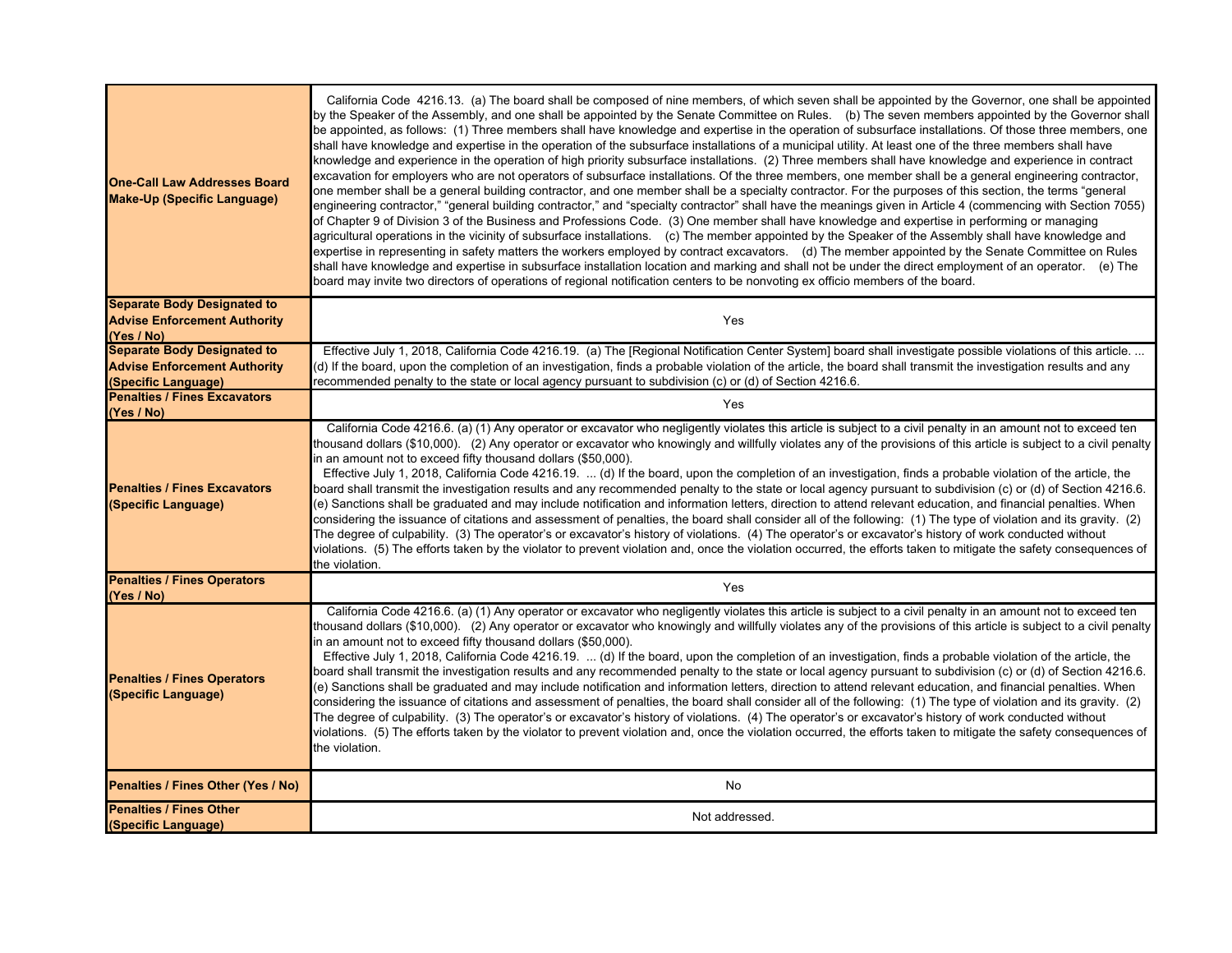| <b>Enforcement Authority Identified</b>                                                                                               | California Code 4216.6. (b) An action may be brought by the Attorney General, the district attorney, or the local or state agency which issued the permit to<br>excavate, for the enforcement of the civil penalty pursuant to this section. (c) The requirements of this article may also be enforced following a<br>recommendation of the California Underground Facilities Safe Excavation Board by the following agencies, that shall act to accept, amend, or reject the<br>recommendations of the board as follows: (1) The Registrar of Contractors of the Contractors' State License Board shall enforce the provisions of this article<br>on contractors, as defined in Article 2 (commencing with Section 7025) of Chapter 9 of Division 3 of the Business and Professions Code, and telephone<br>corporations, as defined in Section 234 of the Public Utilities Code, when acting as a contractor, as defined in Article 2 (commencing with Section 7025) of<br>Chapter 9 of Division 3 of the Business and Professions Code. Nothing in this section affects the California Public Utilities Commission's existing authority<br>over a public utility. (2) The Public Utilities Commission shall enforce the provisions of this article on gas corporations, as defined in Section 222 of the<br>Public Utilities Code, and electrical corporations, as defined in Section 218 of the Public Utilities Code, and water corporations, as defined in Section 241 of<br>the Public Utilities Code. (3) The Office of the State Fire Marshal shall enforce the provisions of this article on operators of hazardous liquid pipeline facilities<br>as defined in Section 60101 of Chapter 601 of Subtitle VIII of Title 49 of the United States Code. (d) A local governing board may enforce the provisions of<br>this article on local agencies under the governing board's jurisdiction. (e) The California Underground Facilities Safe Excavation Board shall enforce the<br>provisions of this article on persons other than those listed in subdivisions (c) and (d). |
|---------------------------------------------------------------------------------------------------------------------------------------|-------------------------------------------------------------------------------------------------------------------------------------------------------------------------------------------------------------------------------------------------------------------------------------------------------------------------------------------------------------------------------------------------------------------------------------------------------------------------------------------------------------------------------------------------------------------------------------------------------------------------------------------------------------------------------------------------------------------------------------------------------------------------------------------------------------------------------------------------------------------------------------------------------------------------------------------------------------------------------------------------------------------------------------------------------------------------------------------------------------------------------------------------------------------------------------------------------------------------------------------------------------------------------------------------------------------------------------------------------------------------------------------------------------------------------------------------------------------------------------------------------------------------------------------------------------------------------------------------------------------------------------------------------------------------------------------------------------------------------------------------------------------------------------------------------------------------------------------------------------------------------------------------------------------------------------------------------------------------------------------------------------------------------------------------------------------------------------|
| <b>Damage Investigation Required by</b><br><b>Enforcement Authority</b><br>(Yes / No)                                                 | No.<br>Not by enforcement authorities, however effective July 1, 2018, California Code 4216.19. (a) The [Regional Notification Center System] board shall<br>investigate possible violations of this article. (b) The board may investigate reports of incident events, as defined in paragraph (1) of subdivision (h) of<br>Section 4216.6 and complaints from affected parties and members of the public. (c) In determining whether to pursue an investigation, the board shall<br>consider whether the parties have settled the matter and whether further enforcement is necessary as a deterrent to maintain the integrity of subsurface<br>installations and to protect the safety of excavators and the public. (d) If the board, upon the completion of an investigation, finds a probable violation of the<br>article, the board shall transmit the investigation results and any recommended penalty to the state or local agency pursuant to subdivision (c) or (d) of<br>Section 4216.6.                                                                                                                                                                                                                                                                                                                                                                                                                                                                                                                                                                                                                                                                                                                                                                                                                                                                                                                                                                                                                                                                               |
| <b>Mandatory Reporting of</b><br><b>Excavation Damage by All Utility</b><br><b>Owners to State Entity or</b><br>Department (Yes / No) | No.<br>Reference California Code 4216.6. (g) regarding reporting to and by the regional notification centers.                                                                                                                                                                                                                                                                                                                                                                                                                                                                                                                                                                                                                                                                                                                                                                                                                                                                                                                                                                                                                                                                                                                                                                                                                                                                                                                                                                                                                                                                                                                                                                                                                                                                                                                                                                                                                                                                                                                                                                       |
| <b>Mandatory Reporting by</b><br><b>Excavators to State Entity or</b><br>Department (Yes / No)                                        | No.<br>Reference California Code 4216.6. (g) regarding reporting to and by the regional notification centers.                                                                                                                                                                                                                                                                                                                                                                                                                                                                                                                                                                                                                                                                                                                                                                                                                                                                                                                                                                                                                                                                                                                                                                                                                                                                                                                                                                                                                                                                                                                                                                                                                                                                                                                                                                                                                                                                                                                                                                       |
| <b>Mandatory Reporting to State</b><br><b>Entity or Department - Gas Only</b><br>(Yes / No)                                           | No                                                                                                                                                                                                                                                                                                                                                                                                                                                                                                                                                                                                                                                                                                                                                                                                                                                                                                                                                                                                                                                                                                                                                                                                                                                                                                                                                                                                                                                                                                                                                                                                                                                                                                                                                                                                                                                                                                                                                                                                                                                                                  |
| <b>Law and Regulation</b>                                                                                                             |                                                                                                                                                                                                                                                                                                                                                                                                                                                                                                                                                                                                                                                                                                                                                                                                                                                                                                                                                                                                                                                                                                                                                                                                                                                                                                                                                                                                                                                                                                                                                                                                                                                                                                                                                                                                                                                                                                                                                                                                                                                                                     |
| Statute / Law (Name & Link)                                                                                                           | California Government Code (GOV), Title 1, Division 5, Chapter 3.1, "Protection of Underground Infrastructure [4215 - 4216.9]<br>(http://leginfo.legislature.ca.gov/faces/codes_displaySection.xhtml?sectionNum=4216.&lawCode=GOV)<br>Also see One-Call Center Website for Information on State Law.                                                                                                                                                                                                                                                                                                                                                                                                                                                                                                                                                                                                                                                                                                                                                                                                                                                                                                                                                                                                                                                                                                                                                                                                                                                                                                                                                                                                                                                                                                                                                                                                                                                                                                                                                                                |
| Date of Last Revision to Statute /<br>Law                                                                                             | 2016                                                                                                                                                                                                                                                                                                                                                                                                                                                                                                                                                                                                                                                                                                                                                                                                                                                                                                                                                                                                                                                                                                                                                                                                                                                                                                                                                                                                                                                                                                                                                                                                                                                                                                                                                                                                                                                                                                                                                                                                                                                                                |
| <b>Administrative Rules / Regulations</b><br>(Yes / No)                                                                               | No                                                                                                                                                                                                                                                                                                                                                                                                                                                                                                                                                                                                                                                                                                                                                                                                                                                                                                                                                                                                                                                                                                                                                                                                                                                                                                                                                                                                                                                                                                                                                                                                                                                                                                                                                                                                                                                                                                                                                                                                                                                                                  |
| <b>Administrative Rules / Regulations</b><br>(Name & Link)                                                                            | For further information, reference:<br>California Public Utilities Code, Section 955-972, Natural Gas Pipeline Safety Act of 2011.<br>http://leginfo.legislature.ca.gov/faces/codes_displaySection.xhtml?sectionNum=955.&lawCode=PUC)<br>California Government Code, Section 51010 - 51019.1, The Elder California Pipeline Safety Act of 1981<br>http://leginfo.legislature.ca.gov/faces/codes_displayText.xhtml?lawCode=GOV&division=1.&title=5.∂=1.&chapter=5.5.&article)<br>California State Fire Marshal, Pipeline Division h(ttp://osfm.fire.ca.gov/pipeline/pipeline_regulations)<br>California Public Utilities Commission, Pipeline Safety (http://www.cpuc.ca.gov/General.aspx?id=6762)                                                                                                                                                                                                                                                                                                                                                                                                                                                                                                                                                                                                                                                                                                                                                                                                                                                                                                                                                                                                                                                                                                                                                                                                                                                                                                                                                                                   |
| <b>State One Call Center(s)</b><br>(Name & Link)                                                                                      | (1) North -- Underground Service Alert North -- www.usanorth811.org;<br>(2) South -- Underground Service Alert of Southern Californiat -- www.digalert.org                                                                                                                                                                                                                                                                                                                                                                                                                                                                                                                                                                                                                                                                                                                                                                                                                                                                                                                                                                                                                                                                                                                                                                                                                                                                                                                                                                                                                                                                                                                                                                                                                                                                                                                                                                                                                                                                                                                          |